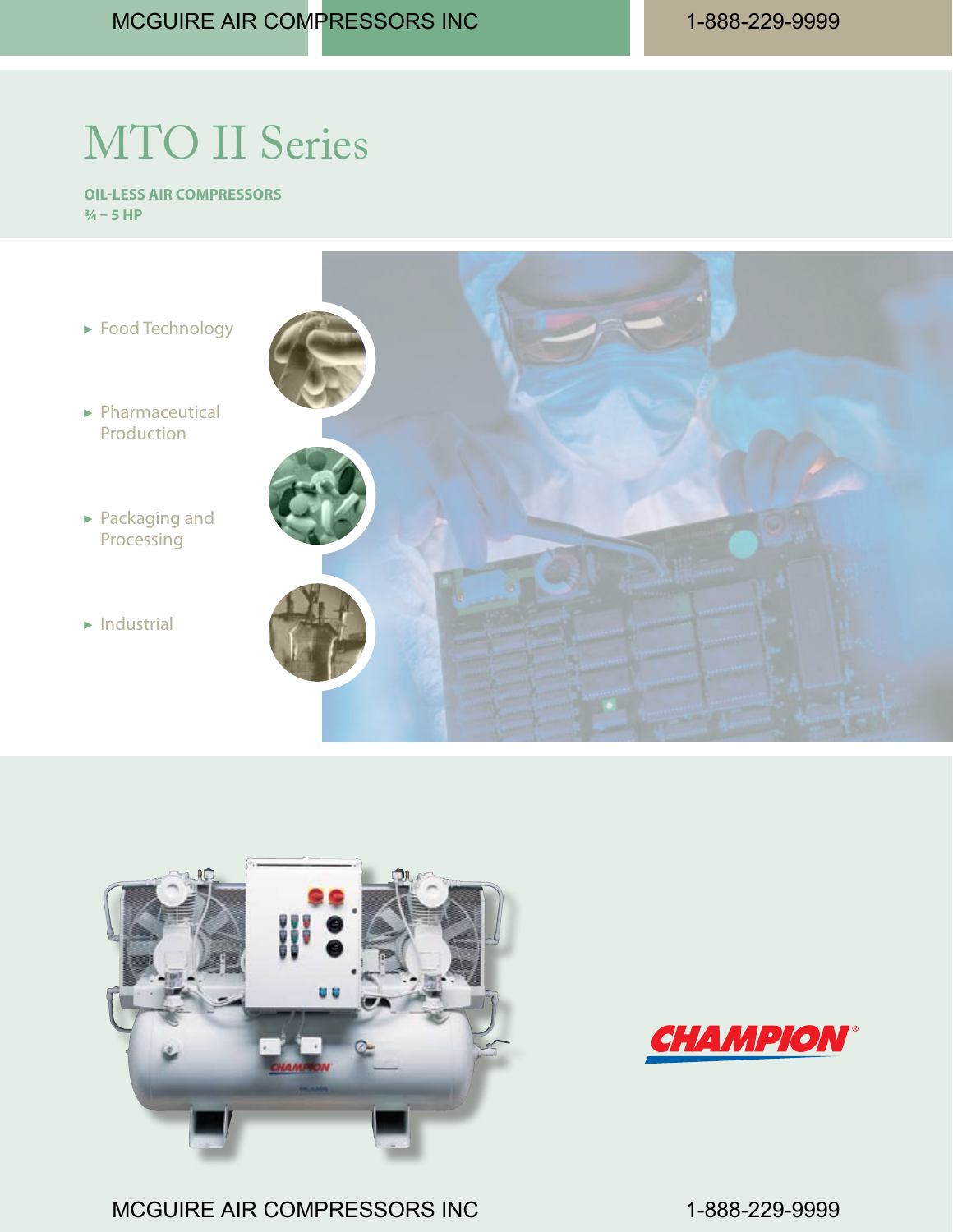## MTO II Series

Long lasting cast iron, hard chrome-plated cylinders. PTFE guide rings prevent the pistons from contact, raising efficiency. Sealed anti-friction bearings in the upper and lower connecting rod ends for increased life.

Strong ductile iron crankshafts are mounted with sealed antifriction bearings in a rugged cast iron crankcase.





Cast iron heads and springloaded valves with stainless steel cages, phosphoric bronze seats and Swedish steel discs keep your compressor running cool and offer a longer operating life.

Note: CCE10 pumps use steel reed valves.

Large aluminum cooling fan and low compressor speeds keep the MTO II crankcase, cylinders and heads running cool, reducing wear and increasing the life of the unit.



## Oil-less is better.

Whether it's healthcare, instrumentation, or laboratory applications, the need for pure, environmentally clean compressed air is rapidly expanding.

### The only compressor you'll need.

Champion's MTO II is changing the way the world uses oil-free compressed air. By developing a compressor that can run 24 hours a day, Champion has eliminated the need for oversizing and back-up units that add unnecessary expense.

### Expect the most from the oil-less leader.

The craftsmanship of the MTO II is nothing short of the best in the industry. Using the finest materials, and design techniques, Champion now offers a smaller version of the 24-hour a day oil-less compressor that will deliver the clean air you need.

#### **Typical Performance for a MTO II**

| Pump              | <b>Motor</b><br><b>HP</b> | <b>Air Delivery</b><br>CFM @ 100<br><b>PSIG</b> | <b>Compressor</b><br>Speed - RPM |
|-------------------|---------------------------|-------------------------------------------------|----------------------------------|
| CCE10             | 3/4                       | 1.7                                             | 430                              |
| CCE10             | $\mathbf{1}$              | 2.7                                             | 575                              |
| CCE <sub>20</sub> | 11/2                      | 4.5                                             | 570                              |
| CCE <sub>20</sub> | 2                         | 6.3                                             | 680                              |
| CCE30             | 3                         | 9.4                                             | 650                              |
| <b>CVE50</b>      | 5                         | 15.6                                            | 650                              |

## MCGUIRE AIR COMPRESSORS INC 1-888-229-9999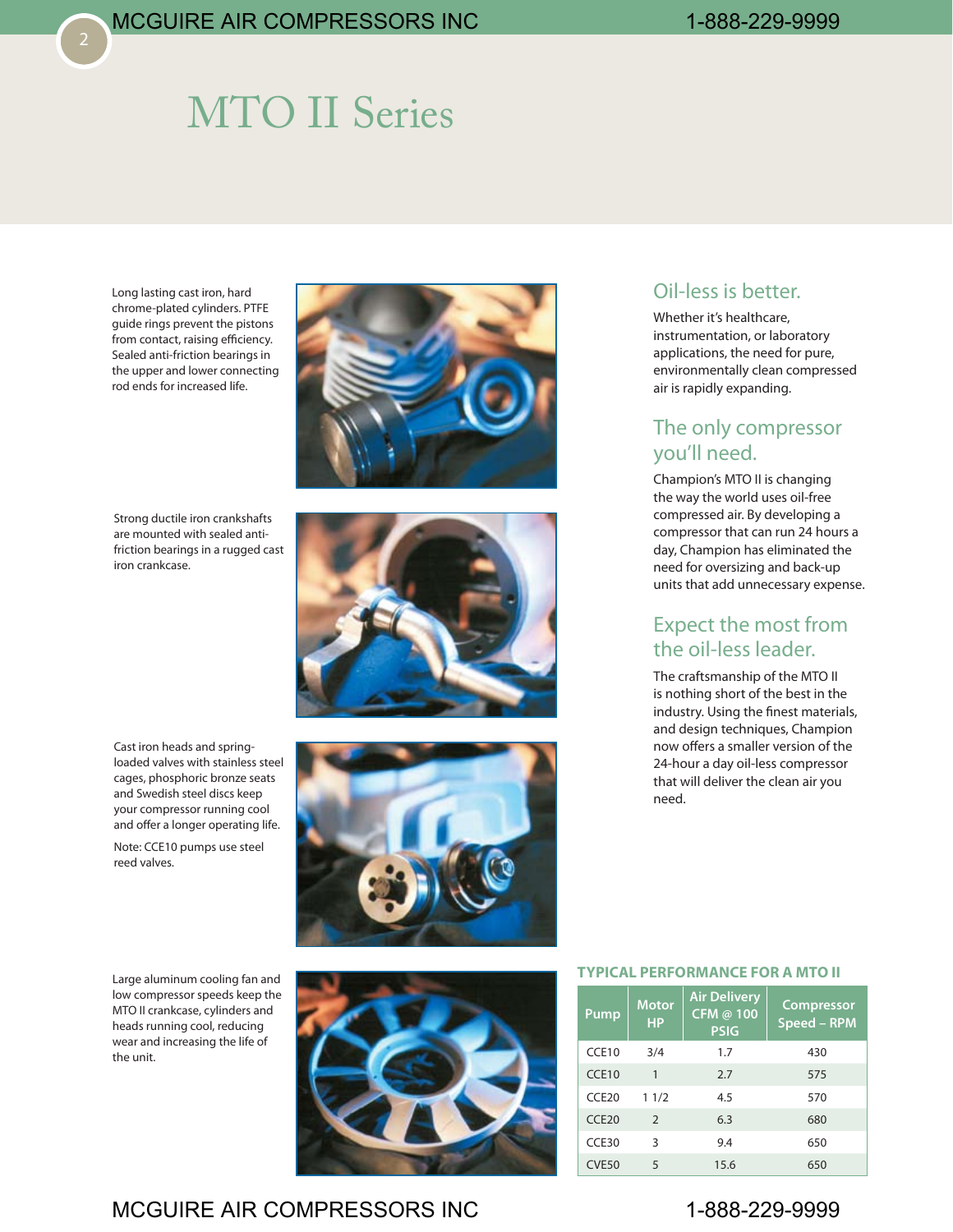# When Compressed Air Quality Counts

All MTO II compressors are engineered as 100% duty cycle, V-belt-driven packaged units with:

- Inlet Air Filter Silencers
- Automatic Start-Stop Controls
- Enclosed Belt Guards

• Electric Motor

- Check Valves
- Discharge Line Unloader Solenoid Valves • Interconnecting Wiring
	- and Piping
- Pressure Relief Valves
- Structural Steel Frames

Tank-mounted models include horizontal air receivers that are ASME coded. NFPA Level 1 and 3 compliant systems as well as grade "D" breathing air packages are available.

#### **MAINTENANCE.**

Keeping the MTO II up and running is as simple as checking the machine periodically. And, with no oil or fluids to change, there's little need for costly maintenance.

#### **DURABILITY.**

With the highest reliability in the business, you can be assured that your MTO II will always be up and running, 24 hours a day.

#### **SERVICE.**

Should you need help with your MTO II or have any questions about operation or maintenance, your Champion Service Representative stands ready to serve you.

#### **WARRANTY.**

All MTO II units are guaranteed with a one-year warranty on the compressor pump and all other parts and components.

#### **PARTS.**

The 24-hour Champion worldwide parts distribution network can deliver parts and accessories quickly, wherever and whenever they are needed.

#### **EXPANDABILITY.**

Whether you just need a compressor or a complete compressed air system, Champion has the products, service and expertise to get your system designed, fabricated and shipped directly to you.

## MCGUIRE AIR COMPRESSORS INC 1-888-229-9999